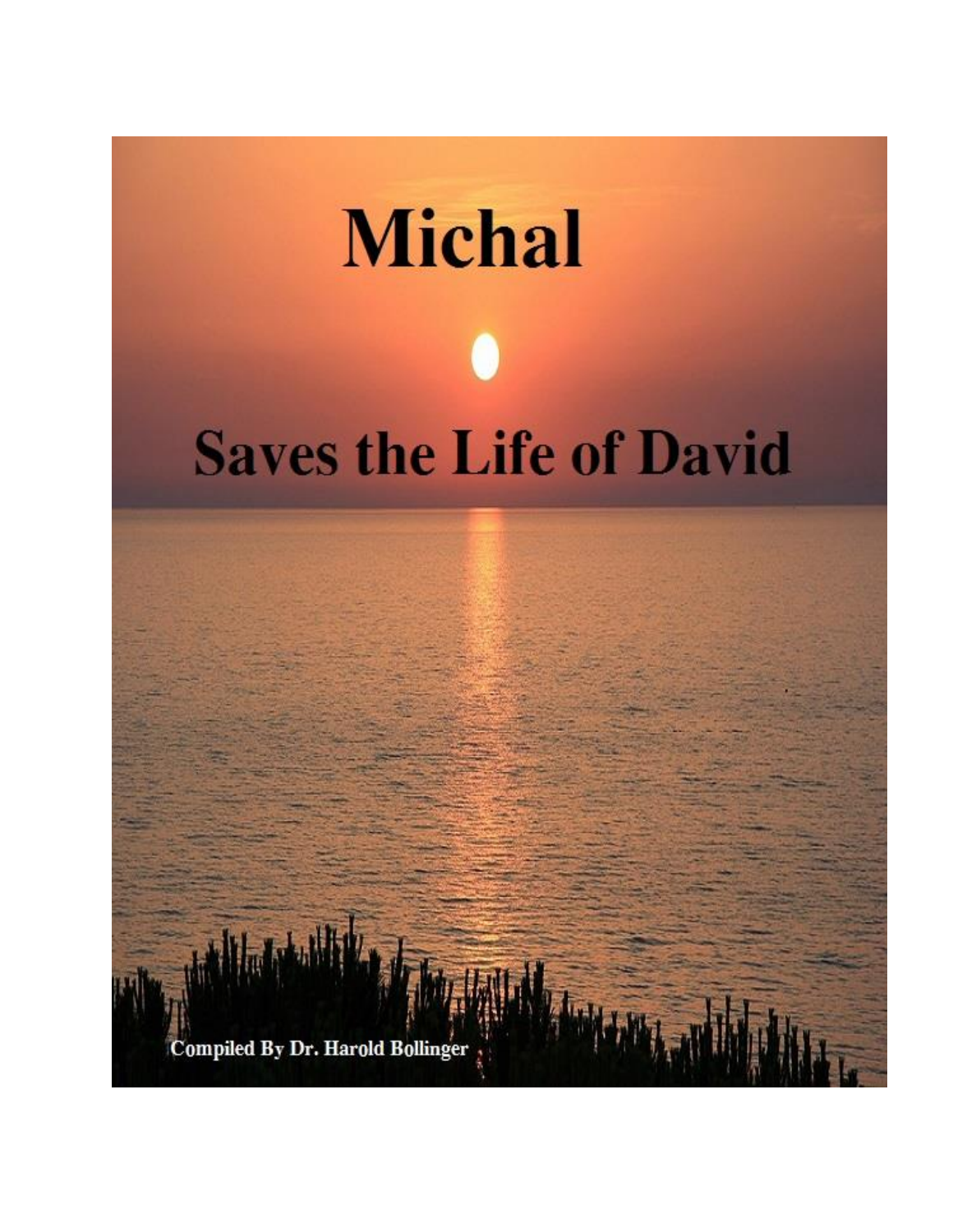## **Overview**

# **MICHAL BECAME INVOLVED IN SAVING DAVID'S LIFE**

Michal's story is told in 1 Samuel 14-2 Samuel 6. She is also mentioned in 1 Chron. 15:29.

Sometimes love is not enough—especially if that love is little more than the strong emotional attraction that grows between a hero and an admirer.

To Michal, Saul's daughter, the courageous young David must have seemed like a dream come true. Her feelings about this hero gradually became obvious to others, and eventually, her father heard about her love for David. He saw this as an opportunity to get rid of his rival for the people's loyalty.

He promised Michal's hand in marriage in exchange for David's success in the impossible task of killing 100 Philistines. But David was victorious, and so Saul lost a daughter and saw his rival become even more popular with the people.

Michal's love for David did not have time to be tested by the realities of marriage. Instead, she became involved in saving David's life. Her quick thinking helped him escape, but it cost her Saul's anger and her separation from David. Her father gave her to another man, Paltiel, but David eventually took her back.

Unlike her brother Jonathan, Michal did not have the kind of deep relationship with God that would have helped her through the difficulties in her life. Instead she became bitter.

She could not share David's joyful worship of God, so she hated it. As a result, she never bore David any children.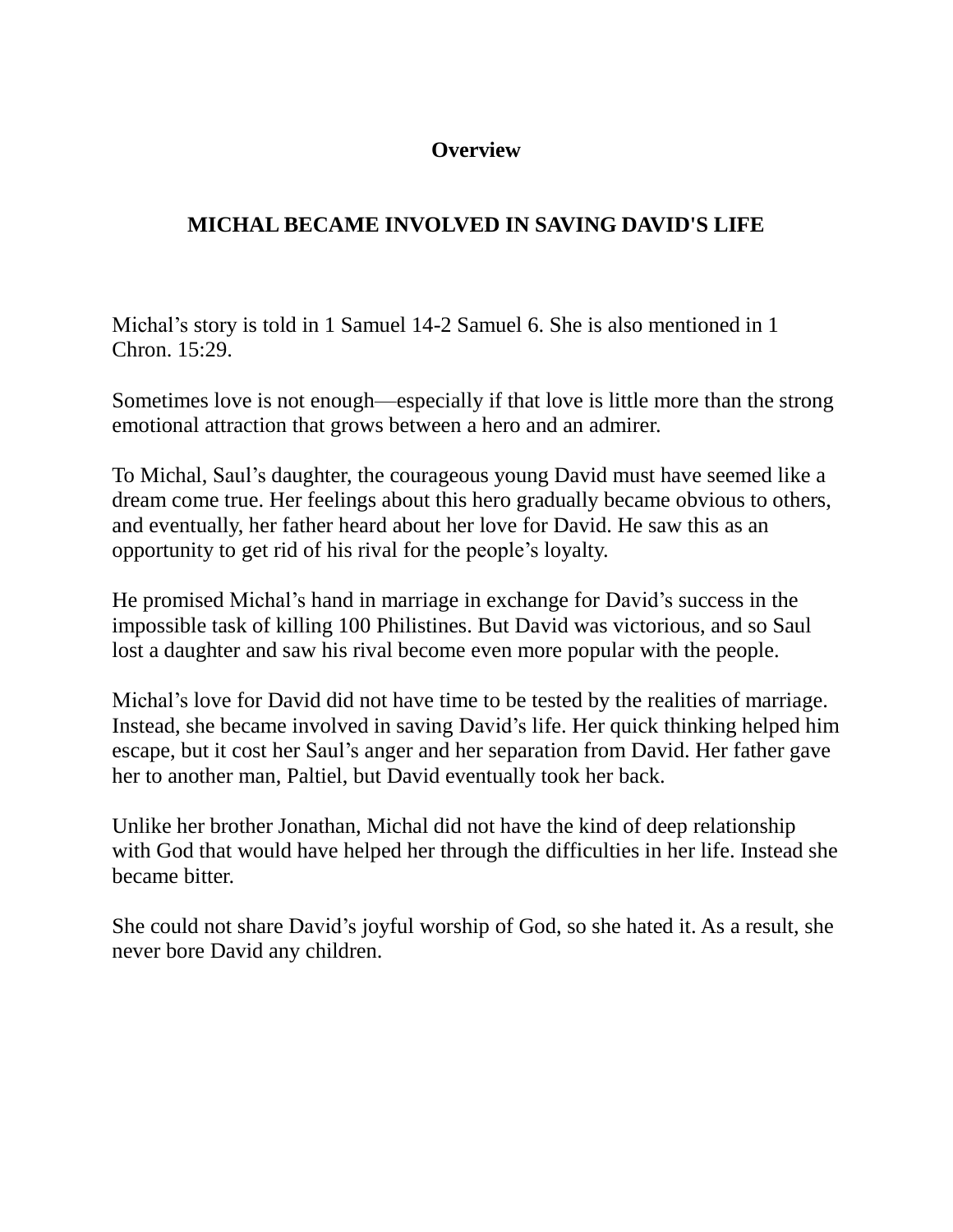### **Michal was the younger of Saul's two daughters by his wife Ahinoam**

### **1 Samuel 14:49-50**

Now the sons of Saul were Jonathan, and Ishui, and Melchi-shua: and the names of his two daughters were these; the name of the firstborn Merab, and the name of the younger Michal:

And the name of Saul's wife was Ahinoam, the daughter of Ahimaaz: and the name of the captain of his host was Abner, the son of Ner, Saul's uncle.

## **Michal fell in love with David and becomes his wife"**

### **1 Samuel 18:20-28**

In the meantime, Saul's daughter Michal had fallen in love with David, and Saul was delighted when he heard about it.

"Here's another chance to see him killed by the Philistines!" Saul said to himself. But to David he said, "I have a way for you to become my son-in-law after all!"

Then Saul told his men to say confidentially to David, "The king really likes you, and so do we. Why don't you accept the king's offer and become his son-in-law?"

When Saul's men said these things to David, he replied, "How can a poor man from a humble family afford the bride price for the daughter of a king?"

When Saul's men reported this back to the king, he told them, "Tell David that all I want for the bride price is one hundred Philistine foreskins! Vengeance on my enemies is all I really want." But what Saul had in mind was that David would be killed in the fight.

David was delighted to accept the offer. So before the time limit expired, [27] he and his men went out and killed two hundred Philistines and presented all their foreskins to the king. So Saul gave Michal to David to be his wife.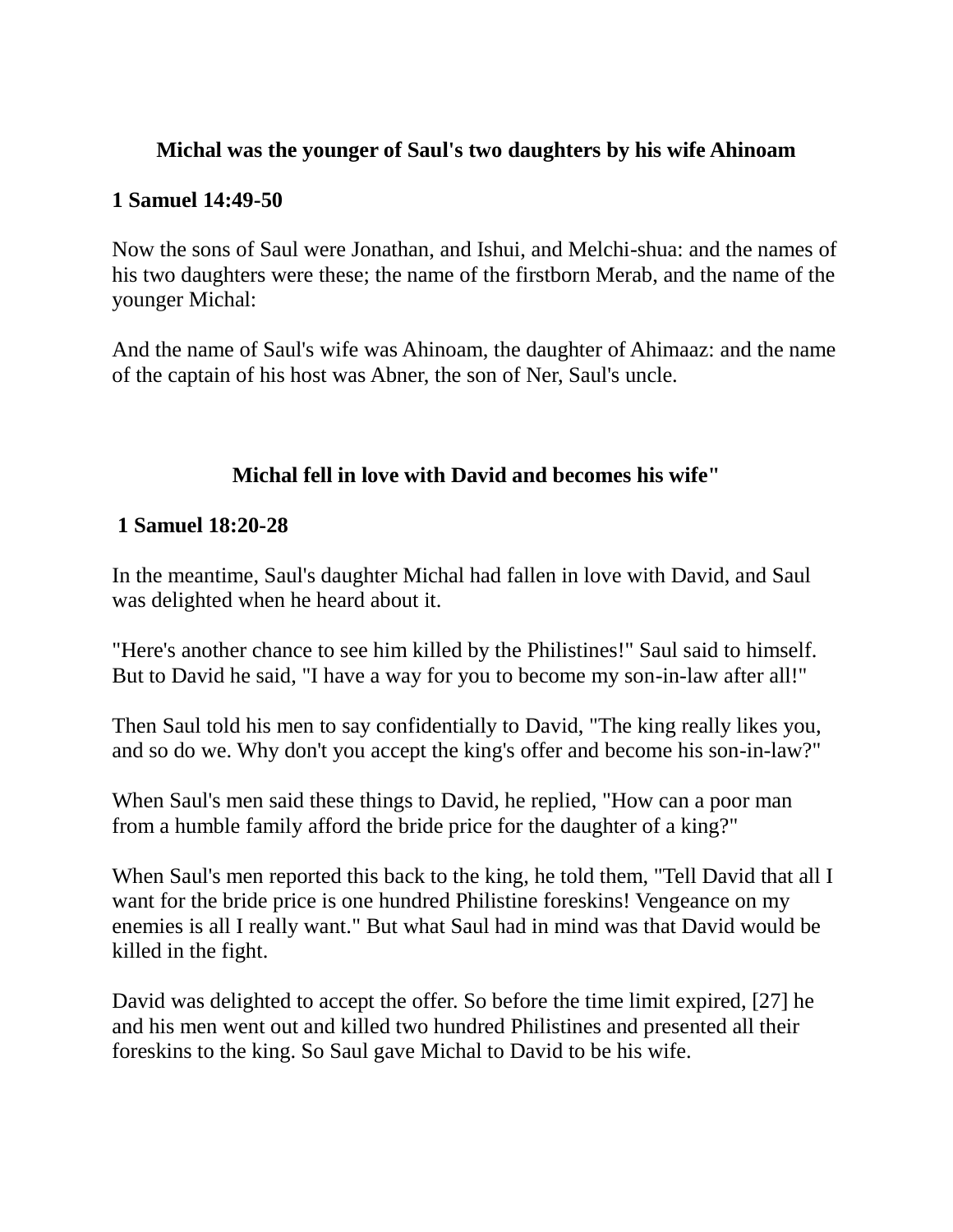When the king realized how much the Lord was with David and how much Michal loved him,

### **Michal showed her affection for him by promoting his escape to Naioth when Saul sought his life**

### **1 Samuel 19:12-17**

So she helped him climb out through a window, and he escaped. Then she took an idol and put it in his bed, covered it with blankets, and put a cushion of goat's hair at its head.

When the troops came to arrest David, she told them he was sick and couldn't get out of bed.

"Then bring him to me in his bed," Saul ordered, "so I can kill him as he lies there!" And he sent them back to David's house.

But when they came to carry David out, they discovered that it was only an idol in the bed with a cushion of goat's hair at its head.

"Why have you tricked me and let my enemy escape?" Saul demanded of Michal. "I had to," Michal replied. "He threatened to kill me if I didn't help him."

### **After this she did not see David for many years. Meanwhile she was given in marriage to another man, Phalti or Phaltiel of Gallim**

### **1 Samuel 25:44**

Saul, meanwhile, had given his daughter Michal, David's wife, to a man from Gallim named Palti son of Laish.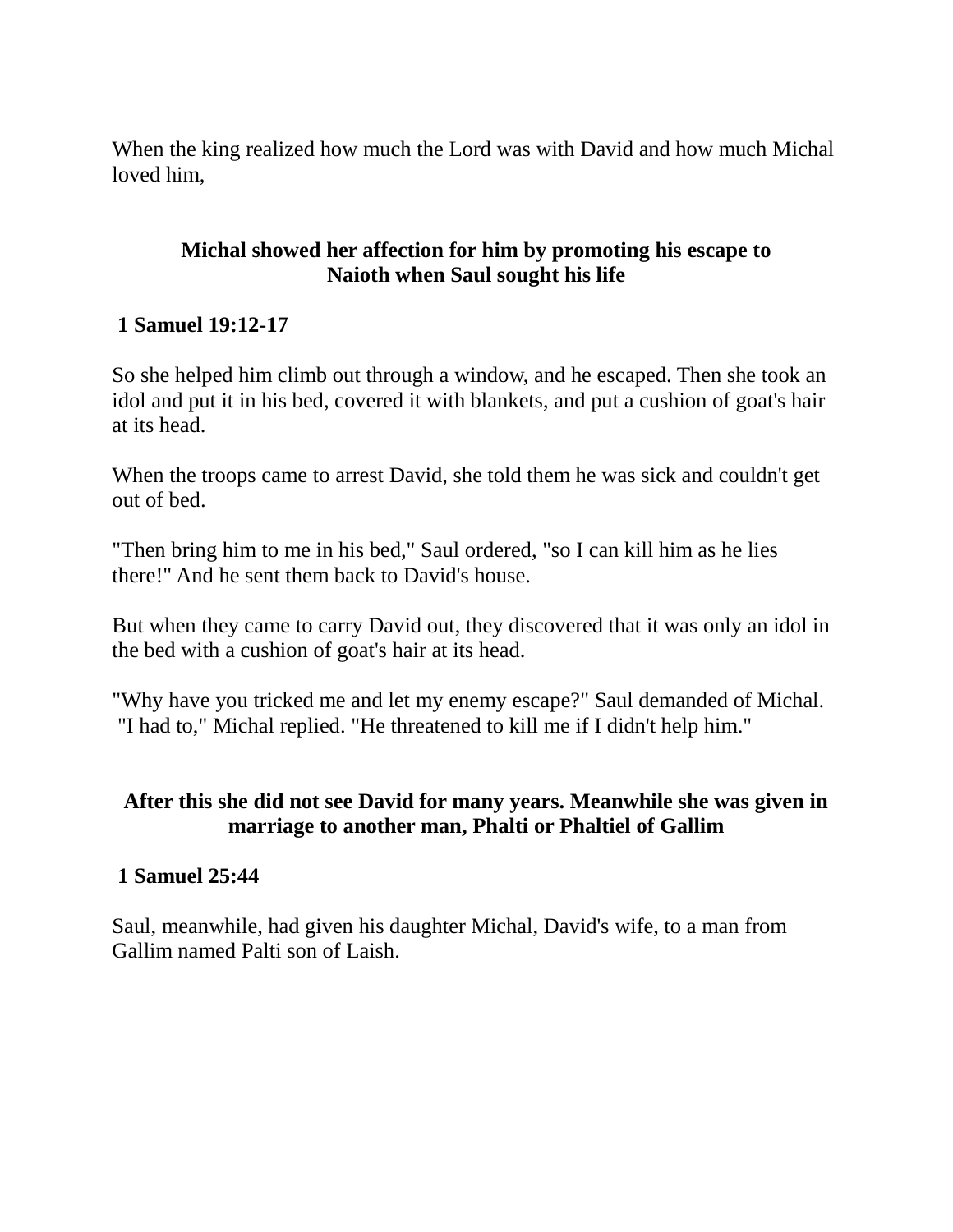## **David afterwards formally reclaimed her as his lawful wife**

2 Samuel 3:13-17

"All right," David replied, "but I will not negotiate with you unless you bring back my wife Michal, Saul's daughter, when you come."

David then sent this message to Ishbosheth, Saul's son: "Give me back my wife Michal, for I bought her with the lives of one hundred Philistines."

So Ishbosheth took Michal away from her husband Palti son of Laish.

Palti followed along behind her as far as Bahurim, weeping as he went. Then Abner told him, "Go back home!" So Palti returned.

Meanwhile, Abner had consulted with the leaders of Israel. "For some time now," he told them, "you have wanted to make David your king.

The relation between her and David soon after this was altered. They became alienated from each other. This happened on that memorable day when the ark was brought up in great triumph from its temporary resting-place to the Holy City.

In David's conduct on that occasion she saw nothing but a needless humiliation of the royal dignity.

Michal had been married to David. Saul had arranged the marriage as a reward for David's acts of bravery (1 Samuel 17:25; 1 Samuel 18:24-27). Later, however, in one of his jealous fits, Saul took Michal away from David and forced her to marry Paltiel (1 Samuel 25:44). Now David wanted his wife back before he would begin to negotiate peace with the northern tribes. Perhaps David still loved her (but see 2 Samuel 6:20-23 for the tension in their relationship). More likely, he thought that marriage to Saul's daughter would strengthen his claim to rule all Israel and demonstrate that he had no animosity toward Saul's house. Paltiel was the unfortunate victim caught in the web of Saul's jealousy.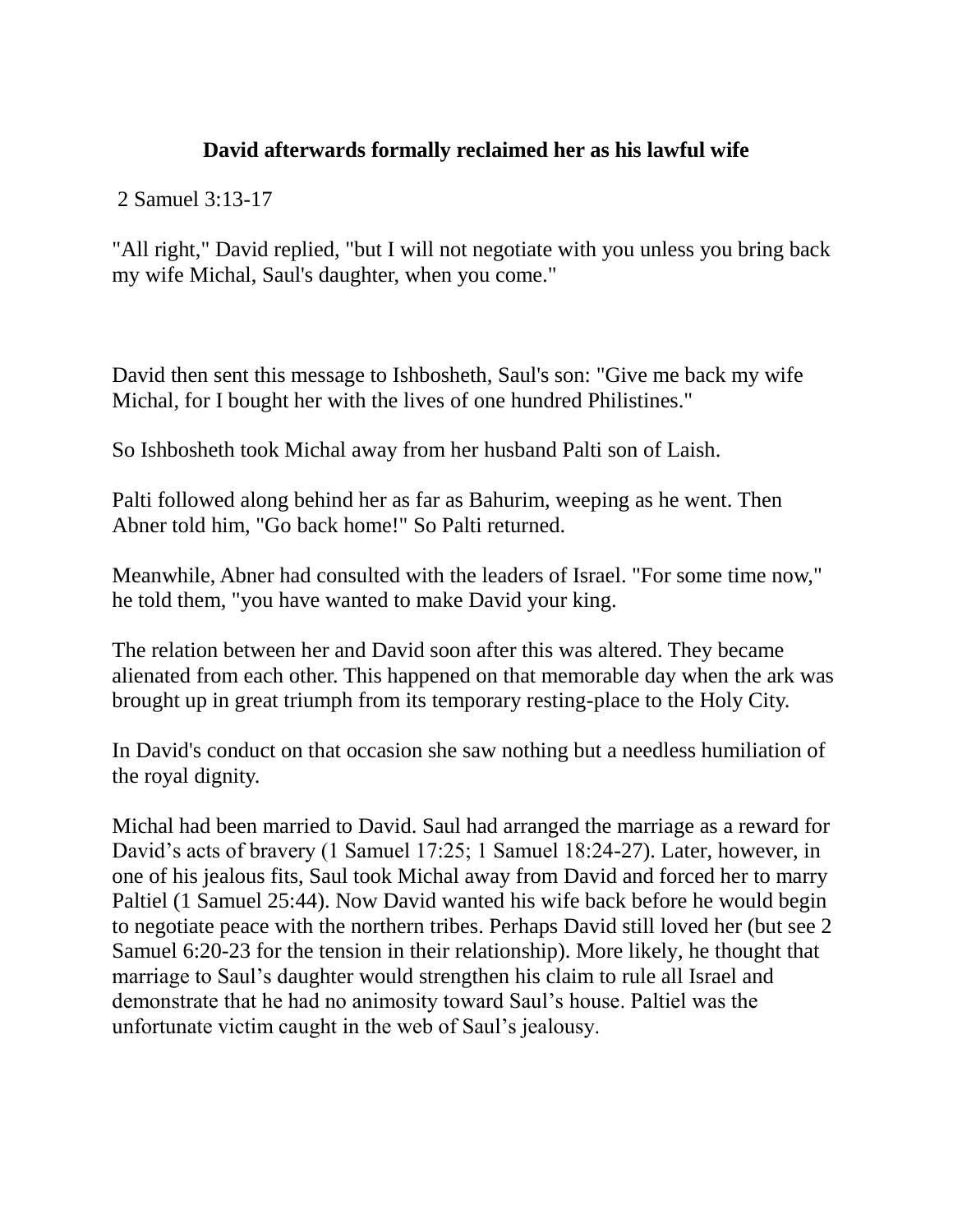### **Michal remains childless**

### **1 Chron. 15:29**

But as the Ark of the Lord's covenant entered the City of David, Michal, the daughter of Saul, looked down from her window. When she saw King David dancing and leaping for joy, she was filled with contempt for him.

She remained childless, and thus the races of David and Saul were not mixed. Illustrated Bible Dictionary: And Treasury of Biblical History, Biography, Geography, Doctrine, and Literature.

David was willing to look foolish in the eyes of some people in order to express his thankfulness to God fully and honestly.

In contrast, Michal was so disgusted by his "undignified" actions that she could not rejoice in the ark's return to Jerusalem. Worship had so deteriorated under her father Saul's reign that it had become stilted and ritualistic.

Michal could accept David as a military conqueror and as a king, but she could not accept his free and spontaneous expression of praise to God. Some devoted people may look foolish to us in their heartfelt expressions of worship, but we must accept them. In the same way, we should not be afraid to worship God with whatever expressions seem appropriate.

### **Lesson from her life:**

Beyond feeling sorry for her, we need to see Michal as a person mirroring our own tendencies. How quickly and easily we become bitter with life's unexpected turns. But bitterness cannot remove or change the bad things that have happened.

Often bitterness only makes a bad situation worse. On the other hand, a willingness to respond to God gives him the opportunity to bring good out of the difficult situations. That willingness has two parts: asking God for his guidance and looking for that guidance in his Word.